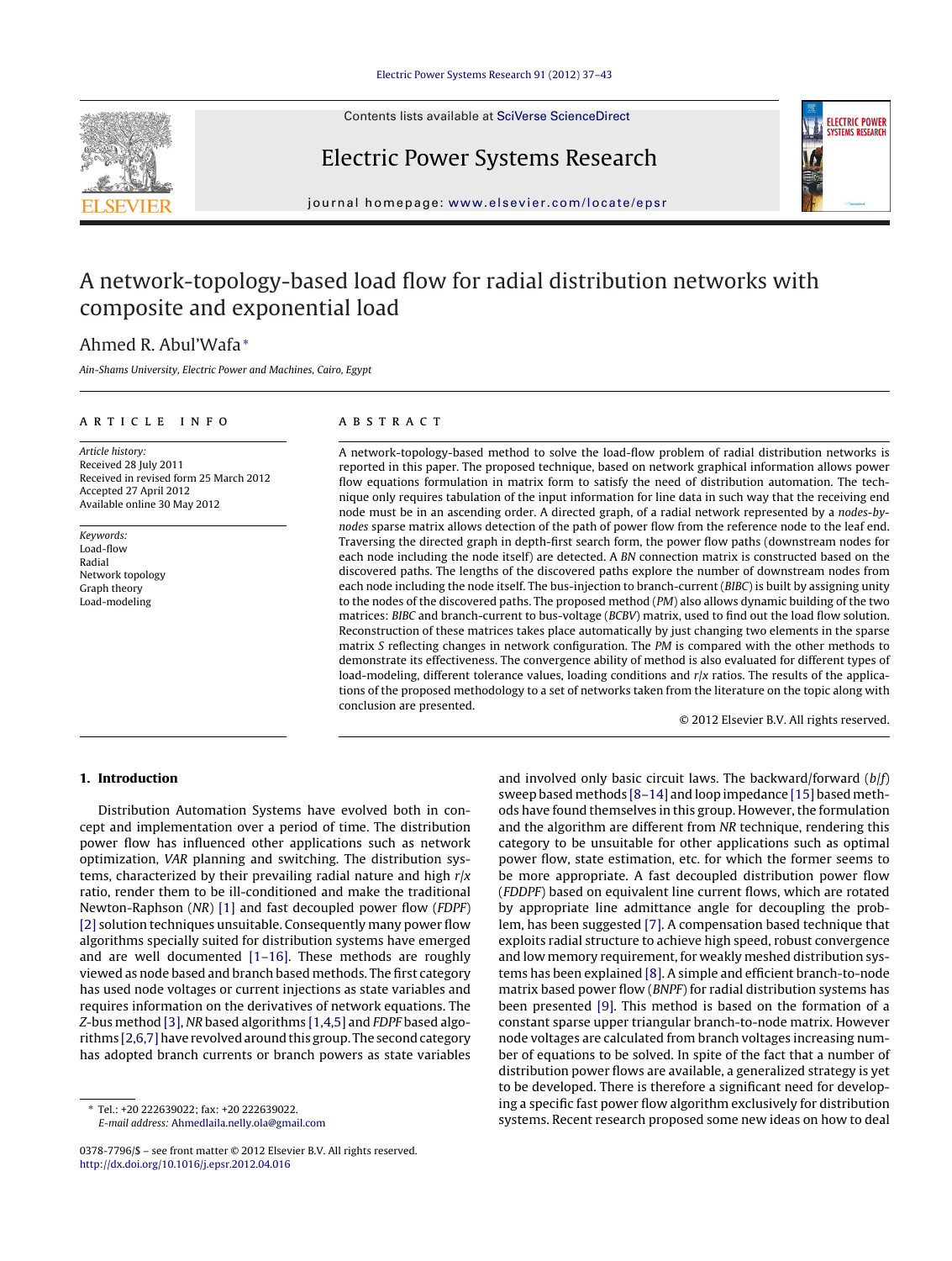with the special topological characteristics of distribution systems [\[9,17\].](#page--1-0) A simple technique is used to sort input data ([SD] matrix) and based on network graphical information (node-load to branchload [NLBL] matrix) power flow equations are formulated in matrix form to satisfy the need of distribution automation [\[18\].](#page--1-0) In the algorithm input data are arranged to obtain sorted power injections, losses, branch currents and complex voltages using the novel equations.

By using topological characteristics of distribution network, the bus injection to branch current matrix (BIBC) and the branch current to bus voltage matrix (BCBV) and a simple multiplication are used to obtain the load flow problem solutions technique [\[17,19\].](#page--1-0) Same has been applied for two different topologies under distribution reconfiguration [\[20\]](#page--1-0) for loss minimization. The network topology based algorithm as in [\[17\]](#page--1-0) using current as variable has problems for large radial networks, like developing the two constant matrices (BIBC) and (BCBV) by writing special program. It also takes more computation time to converge the solution, when compared with the b/f technique and ladder network theory methods as expressed in [\[18\]](#page--1-0) for the given data as in [\[21\].](#page--1-0) Load flow solution in [\[22\]](#page--1-0) is obtained for radial distribution system using network topology to build two matrices. 'Bus injection to Node power matrix' is used to identify the sum of all active and reactive powers connected to nodes beyond a particular node and 'Line loss to node power matrix' is used to calculate the power loss in all the lines connected beyond the node under consideration. A simple algebraic expression of voltage magnitude is used. A new and accurate method for load-flow solution of radial distribution networks with minimum data preparation is reported [\[23,24\].](#page--1-0) The node and branch numbering need not to be sequential like other available methods. The proposed method does not need sending-node, receiving-node and branch numbers if these are sequential. The proposed method uses simple equation to compute the voltage magnitude and has the capability to handle composite load modeling. A reliable power flow technique based on equivalent node current injections is presented [\[25\],](#page--1-0) which are computed from the specified load powers, and line voltage drops for radial distribution systems. The equations of node current injections are solved iteratively for line voltage drops. The approach exploits the features of both node-based and branch-based distribution power flow approaches. It is simple and uses a sparse constant jacobian matrix that needs to be factorized only once in the iterative process. A new general  $b/f$  procedure showing some interesting features that improve its performance in terms of con-vergence speed and calculation effort is presented [\[26\].](#page--1-0) The features that fundamentally are responsible for such improvements concern the main steps of the  $b/f$  procedure. The starting voltage profile solution is different from the flat profile and is suitably modified. In the backward phase and starting from the second iteration, the branch currents variations due to the loads changes are evaluated. The latter variations are calculated on the basis of the difference of nodal voltages at beginning and at the end the iteration. Finally, the adopted convergence criterion is based on the entity of the difference between each load node current in two subsequent iterations. The convergence ability of distribution systems power flow algorithms, which are widely used for distribution systems analysis, is compared with different voltage-dependent load models [\[27\].](#page--1-0) The convergence ability of methods are also evaluated for different tolerance values, voltage levels, loading conditions and  $r/x$ ratios, under the wide range exponents of loads. Results show that Ratio-Flow method is preferable from other methods. Reference [\[17\]](#page--1-0) shows that the ladder network theory [\[28\]](#page--1-0) and b/f substitution [\[29\]](#page--1-0) are more flexible for the changes in data as compared to the other methods: Modified Gauss-Seidel Algorithm [\[30\]](#page--1-0) and Network topology based method [\[31\].](#page--1-0) If any modification is to be made in the system data, then it is very easy in the ladder network theory and forward–backward substitution methods. But the same

thing is difficult with the network topology based method, implicit 2-bus method and modified Gauss-Seidel method since the whole matrices need to be updated.

In the algorithm proposed in this paper, improvements in the implementation are executed, and few control actions are incorporated into the formulation. In the PM, the only input data required is the conventional bus-branch oriented data used by most utilities. A directed graph, of a radial network represented by a nodes-by-nodes sparse matrix allows detection of the path of power flow from the reference node to the leaf end. Traversing the directed graph in depth-first search form, the power flow paths (downstream nodes for each node including the node itself) are detected. A BN connection matrix is constructed based on the discovered paths. The lengths of the discovered paths explore the number of downstream nodes from each node including the node itself. The bus-injection to branch-current (BIBC) is built by assigning unity to the nodes of the discovered paths. The proposed method (PM) also allows dynamic building of the two matrices: BIBC and branch-current to bus-voltage (BCBV) matrix, used to find out the load flow solution. Reconstruction of these matrices takes place automatically by just changing two elements in the sparse matrix S reflecting changes in network configuration [\[32\],](#page--1-0) thus avoiding updating the whole matrices. The method is then applied for load flow studies, aiming to reduce the computational time associated with. This technique compares favorably in terms of speed, convergence and computer storage requirement to other methods reported by technical literature. The detailed load-flow results for eight test systems with different kinds of load-modeling (constant power load, constant current load, constant impedance load, composite load and exponential load), different tolerance values, loading conditions and  $r/x$ ratios along with conclusion are presented.

#### **2. Solution methodology**

A single-line diagram of a radial distribution network (balanced and neglecting charging capacitances) is shown in [Fig.](#page--1-0) 1(a). [Table](#page--1-0) 1 shows the branch number, sending-end node and receiving-end node of [Fig.](#page--1-0) 1(a). The directed graph of a radial network allows detection of the path of power flow from the reference node to the leaf end. The directed graph is represented by a nodes-by-nodes sparse matrix S, which is graphed as a bio-graph in [Fig.](#page--1-0) 1(b) for the network of [Fig.](#page--1-0) 1(a). Traversing the directed graph in depthfirst search mode, the power flow paths (downstream nodes for each node including the node itself) can be detected [\[32,33\].](#page--1-0) A BN connection branches by nodes matrix is constructed, based on the discovered paths. The PM uses the two matrices BIBC and BCBV, to find out the solution satisfying the need of distribution automation [\[32\].](#page--1-0) The [Appendix](#page--1-0) summaries the relationship between the bus current injections and branch current (BIBC) and the relationship between branch currents and voltage drops along branches (BCBV).

#### **3. Proposed solution algorithm**

To make proper use of graph theory number the branches, such that a branch between top kkth node and bottom  $(kk + 1)$ th node of radial network, has the kth downstream node number – 1. This result in tabulation of the input information for both line data and node data in such way that the receiving end node will be in an ascending order. The vector of downstream nodes for each node in the original network graphs are obtained by graph traversing [\[32\].](#page--1-0) The number of downstream nodes for each node including the node itself is the length of this vector. Build the BN matrix from the vectors of downstream nodes. The rows of the bus-injection to branch-current (BIBC) are obtained through traversing, depth-first search the directed graph by following adjacent nodes starting from